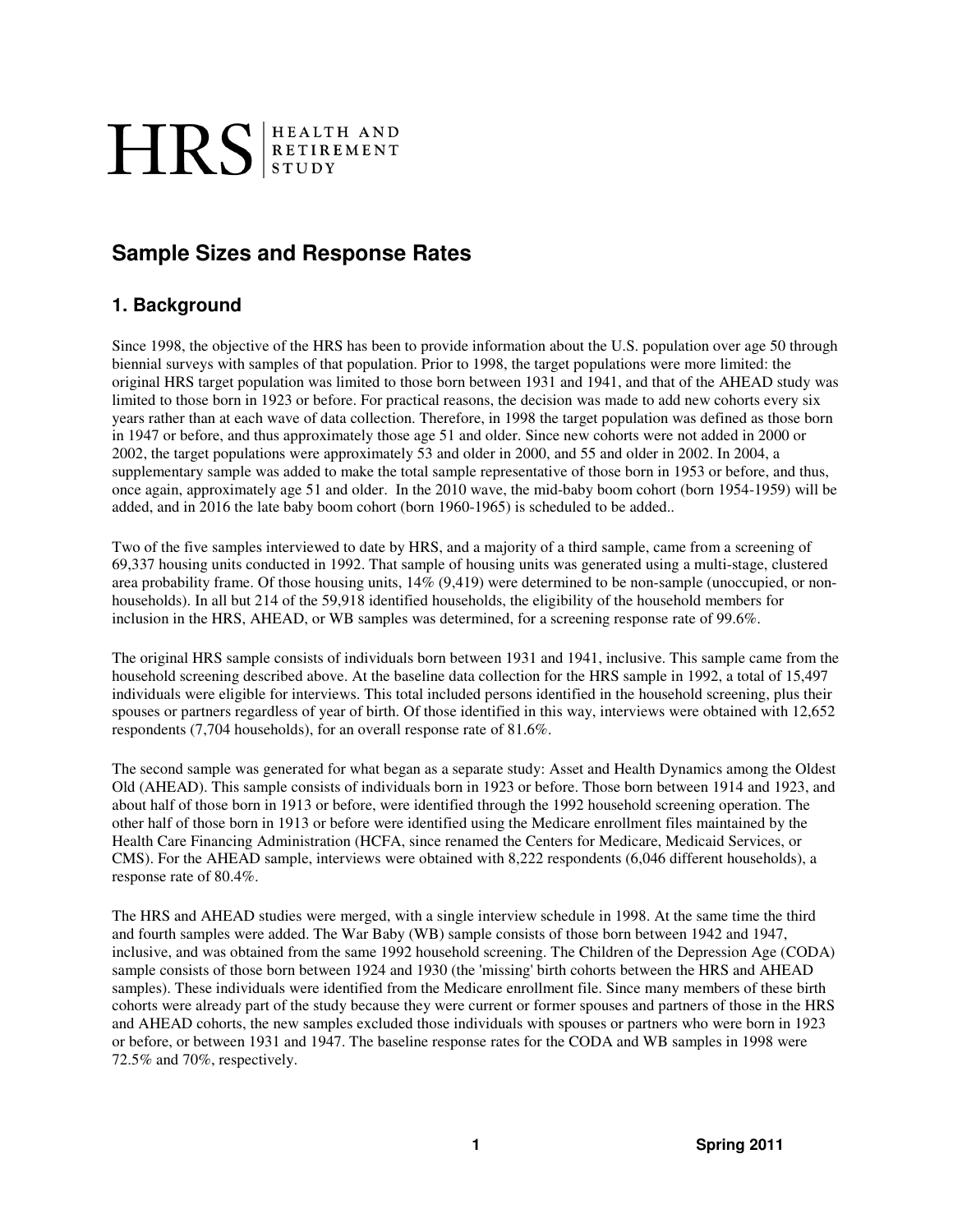In 2004 a new sample cohort of individuals born in 1948-53 (age 51-56 in 2004) was introduced, which carries forward the steady state aspect of HRS. The Early Baby Boomer (EBB) sample was obtained through the screening of 38,385 households. Eligibility was determined in 91.3% of the screened households, and a total of 4,420 individuals in 2,755 households were found to be eligible. Interviews were completed with 3,330 individuals in 2,154 household for individual and household interview response rates of 75.3% and 78.2%, respectively. Factoring in the screening response rate yields overall baseline response rates of 68.7% for individuals and 71.4% for households.

The ground rules for following baseline respondents and their spouses in subsequent interview waves were as follows:

- Persons interviewed in the baseline data collection (i.e., in 1992 for the HRS sample, 1993-94 for the AHEAD sample, 1998 for the CODA and WB samples, and 2004 for the EBB sample) will be included in the reinterview sample, regardless of their year of birth and regardless of any change in marital status. The only exceptions are: a) those who had died and for whom exit interviews were obtained in a previous wave; and b) those who have been permanently removed from the sample at their insistence; there were 1,763 such cases (out of a total sample of about 31,000) at the end of the 2008 data collection period.
- Spouses and partners reported by respondents at any previous wave will be included in the reinterview sample, new spouses and partners reported at the time of a reinterview will be added to the sample, and interviews will be sought with them. This includes spouses and partners who declined to be interviewed at the baseline and/or follow-up data collections.
- For panel members who are found to have died, *exit* interviews will be sought with a proxy informant who is knowledgeable about the family and financial situation of the deceased. If the deceased is survived by a widow or widower, the exit interview will be sought with the former spouse.
- If an exit interview has been conducted at a previous wave but the information obtained in that interview was incomplete, generally because the estate had not been settled, a short *post-exit* interview will be sought to fill in the missing information.

## **2. Steady State Sample: Design Considerations**

Implementing a sample of the U.S. population over age 50 is complicated by another objective of the study: to describe not just the characteristics of the individuals in the target population, but also the characteristics of the spending units of which those individuals are part. Specifically, spending units are defined as uncoupled individuals and of couples (whether or not married). To achieve that objective, interviews are sought at each wave not only with the sample of cohort-eligible individuals, but also with their current spouse or partner. Those spouses and partners may be of any age, that is, born in any year.

The first time the complication raised by this feature of the design was faced was at the first wave of the AHEAD study, in 1993. Recall that the eligibility for the original HRS sample in 1992 was that an individual either was born in the cohort range 1931-41, or was coupled with an individual born in that range; and that eligibility for the AHEAD sample was that an individual either was born in 1923 or before, or was coupled with an individual born in that range. Some couples consisted of one individual in the HRS cohort range and another born in the AHEAD cohort range. If all such couples were kept in the HRS sample, the AHEAD sample would not fully represent its target population. Therefore, a random subset of such couples were re-assigned to the AHEAD sample. To account for this random selection process, the weights of all such couples, in both the HRS and AHEAD samples, were multiplied by the inverse of the selection probability for inclusion in whichever sample they happened to be assigned.

After the 1998 merger of the HRS and AHEAD studies, the distinction between those assigned to one or the other of the two original samples became irrelevant. The addition of the CODA sample and the WB sample produced a sample that represented the entire household population born pre-1948. To implement this overall design, however, we again had to deal with the complication introduced by the fact that members of couples are not necessarily in the same birth cohort range. For the WB cohort, this was straightforward because of the fact that the sample of those in the WB cohort range was drawn from the same household screening operation that was used to identify the original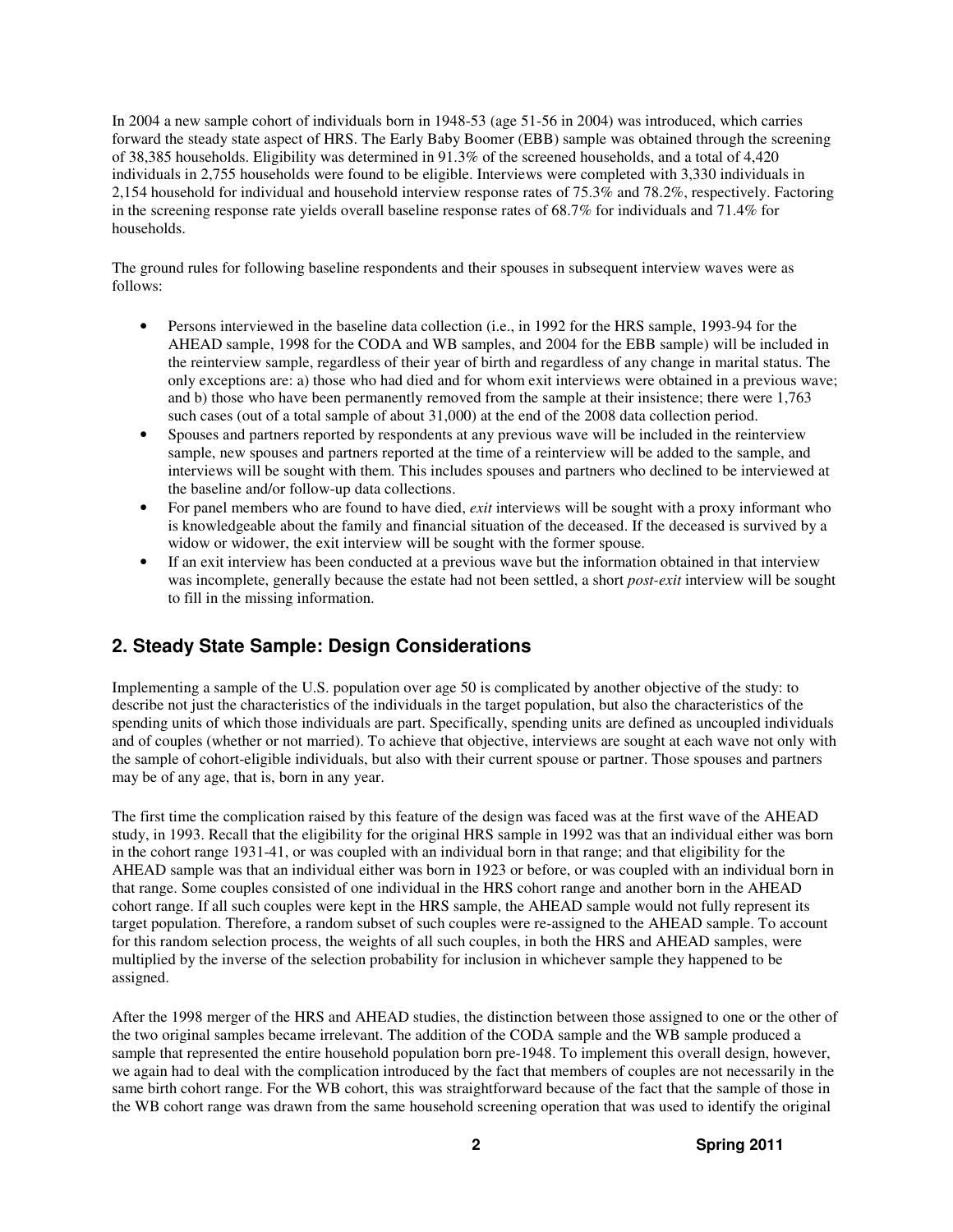HRS and the AHEAD samples. That is, the screening operation identified households that included members born in 1942-47, as well as those born in 1931-41 and those born in 1923 or before. If a household member born in the WB range (1942-47) was coupled, in 1992, with someone born in 1931-41, or pre-1924, that individual was asked to participate, along with their spouse or partner, starting in 1992 or 1993. The remainder of those born in 1942-47 were not asked to participate in the study until 1998. Until 1998, the only individuals born in that age range were those coupled with older spouses or partners, and therefore could not be taken as representative of the entire population born in that age range, and so were given individual (respondent-level) weights of 0. However, starting in 1998, the combined sample (i.e., those coupled in 1992 with someone born in 1931-41, PLUS those coupled in 1992 with someone born pre-1924, PLUS those who were uncoupled in 1992, PLUS those who were coupled in 1992 with someone born in 1924-40 or after 1941) was representative of the entire population of those born in the target range of 1942-47 (less only those who migrated to the U.S. between 1992 and 1998).

The CODA sample was drawn from a separate sampling frame -- the Medicare enrollment data base -- but the principle we followed in selecting additional members of that cohort range was the same as that we used for the WB sample. Again, some individuals born in the CODA range (1924-30) were coupled with spouses or partners born in 1931-41, and therefore interviewed starting in 1992; others were coupled with spouses or partners born pre-1924, and therefore interviewed starting in 1993. In addition, some were coupled with individuals born in 1942-47, and therefore selected along with their WB spouse or partner starting in 1998. Therefore, to represent the complete population of those born in 1924-30, we selected from the Medicare frame anyone born in that range of years who were NOT coupled with someone born pre-1924, or 1931-41, or 1942-47.

The EBB sample is intended to represent those born in the years 1948-53, and was added to the existing HRS sample in 2004. But just as for the CODA and WB samples, part of the target EBB population was already part of the existing HRS sample: those coupled with spouses or partners born prior to 1948. To find this sample, we relied on a second household screening that was conducted in the winter and spring of 2004. Ideally, to avoid overlap with the existing HRS sample we would have wanted to exclude any individual who, though born in 1948-54, was coupled with someone born prior to 1948 at the time of the initial screening in 1992. This was impractical to implement, so instead we excluded those who were coupled with someone born prior to 1948 at the time of the 2004 screening. This may introduce a small distortion in the EBB sample. Specifically, those who were coupled with someone born prior to 1948 in 1992, but not in 2004, are overrepresented (they could have been selected either in 1992 or in 2004). (Those who were coupled with someone born prior to 1948 in 2004, but not in 1992, are represented by the spouses and partners of respondents in the four older samples, who are identified and asked to participate at each wave.)

For data analysts, the year in which an individual was first interviewed can generally be ignored. Respondents in the WB birth range have zero weights prior to 1998, because they represent only a part of their birth cohorts. Respondents in the WB birth range have non-zero weights starting in 1998, because they are now representive of their birth cohorts.

#### **3. Response rates and numbers of interviews with living respondents**

The sample sizes and response rates presented in this section pertain to living respondents (or those not known to have been deceased at the time of the designated wave). Sample sizes and response rates for exit interviews for deceased respondents are presented in Section 4. Baseline (Wave 1) response rates reflect the percent of all individuals who were determined to be eligible for HRS who completed a baseline interview. Response rates for follow-up waves (waves 2+) are based on the sample for which interviews were attempted in the designated wave. The base for these rates excludes individuals who requested to be permanently removed from the sample; those counts are shown in Table 6.

Information about the number of interviews and the number eligible at each wave is provided in Table 1.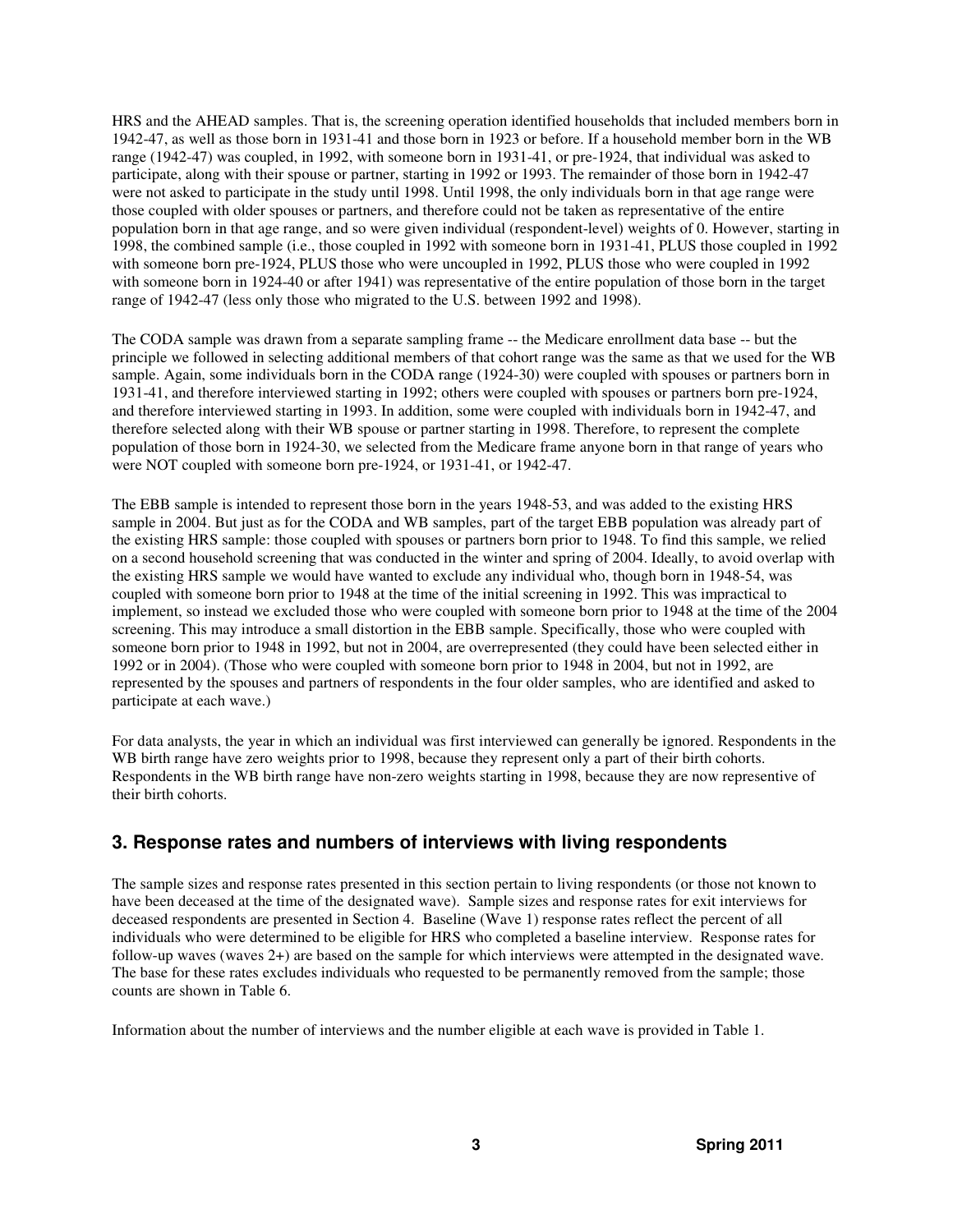| <b>Sample</b>                                                        | Wave 1                            | Wave 2                            | Wave 3                            | Wave 4                            | Wave 5                            | Wave 6                           | Wave 7                           | Wave 8                           | Wave 9                          |
|----------------------------------------------------------------------|-----------------------------------|-----------------------------------|-----------------------------------|-----------------------------------|-----------------------------------|----------------------------------|----------------------------------|----------------------------------|---------------------------------|
| <b>HRS</b>                                                           |                                   |                                   |                                   |                                   |                                   |                                  |                                  |                                  |                                 |
| # of cases<br># Respondents<br>Response rate<br>Year<br><b>AHEAD</b> | 15,497<br>12,652<br>81.6%<br>1992 | 12,777<br>11,420<br>89.4%<br>1994 | 12,622<br>10,964<br>86.9%<br>1996 | 12,202<br>10,584<br>86.7%<br>1998 | 11,762<br>10,044<br>85.4%<br>2000 | 11,230<br>9,724<br>86.6%<br>2002 | 10,835<br>9,362<br>86.4%<br>2004 | 10,026<br>8,879<br>88.6%<br>2006 | 9,587<br>8,493<br>88.6%<br>2008 |
| # of cases<br># Respondents<br>Response rate<br>Year<br><b>CODA</b>  | 10,229<br>8,222<br>80.4%<br>1993  | 7,554<br>7,027<br>93.0%<br>1995   | 6,512<br>5,951<br>91.4%<br>1998   | 5,526<br>5,000<br>90.5%<br>2000   | 4,559<br>4,107<br>90.1%<br>2002   | 3,766<br>3,365<br>89.4%<br>2004  | 2,979<br>2,700<br>90.6%<br>2006  | 2,362<br>2,142<br>90.7%<br>2008  |                                 |
| # of cases<br># Respondents<br>Response rate<br>Year<br><b>WB</b>    | 3,200<br>2,320<br>72.5%<br>1998   | 2,300<br>2,124<br>92.3%<br>2000   | 2,140<br>1,951<br>91.2%<br>2002   | 1,973<br>1,777<br>90.1%<br>2004   | 1,770<br>1,618<br>91.4%<br>2006   | 1,608<br>1,454<br>90.4%<br>2008  |                                  |                                  |                                 |
| # of cases<br># Respondents<br>Response rate<br>Year<br><b>EBB</b>   | 3,619<br>2,529<br>69.9%<br>1998   | 2,652<br>2,410<br>90.9%<br>2000   | 2,630<br>2,384<br>90.6%<br>2002   | 2,612<br>2,295<br>87.9%<br>2004   | 2,539<br>2,237<br>88.1%<br>2006   | 2,488<br>2,165<br>87.0%<br>2008  |                                  |                                  |                                 |
| # of cases<br># Respondents<br>Response rate<br>Year                 | 4,420<br>3,330<br>75.3%<br>2004   | 3,461<br>3,035<br>87.7%<br>2006   | 3,433<br>2,963<br>86.3%<br>2008   |                                   |                                   |                                  |                                  |                                  |                                 |

Table 1: Overall interview response rates for each sample at each wave<sup>1</sup>

The experience in obtaining the cooperation of sample members in follow-up waves is summarized in Table 2. The response rates range from a low of 85% to a high of 93%. Across samples, there was a drop in response rates of about 2 percentage points between 1994 and 2004 (from over 89.4% to under 87.6%), followed by a slight upward tick in 2006 and 2008.

#### Table 2: Overall response rate for each sample at each follow-up wave

-

|                 |       |         |       | Year(s) of Data Collection |       |       |       |       |
|-----------------|-------|---------|-------|----------------------------|-------|-------|-------|-------|
| Sample          | 1994  | 1995/96 | 1998  | 2000                       | 2002  | 2004  | 2006  | 2008  |
| <b>HRS</b>      | 89.4% | 86.9%   | 86.7% | 85.4%                      | 86.6% | 86.4% | 88.6% | 88.6% |
| <b>AHEAD</b>    |       | 93.0%   | 91.4% | 90.5%                      | 90.1% | 89.4% | 90.6% | 90.7% |
| <b>CODA</b>     |       |         |       | 92.3%                      | 91.2% | 90.1% | 91.4% | 90.4% |
| WВ              |       |         |       | 90.9%                      | 90.6% | 87.9% | 88.1% | 87.0% |
| <b>EBB</b>      |       |         |       |                            |       |       | 87.7% | 86.3% |
| TOTAL (by year) | 89.4% | 89.2%   | 88.3% | 88.0%                      | 88.4% | 87.6% | 88.9% | 88.4% |

The overall response rate at any follow-up wave is a mixture of the response of three major types of individuals: those who participated in the prior wave (referred to as re-interview cases), those who were eligible to participate in

<sup>&</sup>lt;sup>1</sup> Note: The denominator used in calculating response rates for the first wave includes sample members who were identified as eligible in the household screener or sample frame. The denominator used in calculating the response rates for the second and later waves includes only those who were themselves respondents at Wave 1, or whose spouse or partner was a respondent at Wave 1. That is, households in which no sample member was interviewed at the baseline are dropped from the sample in subsequent waves. In addition, individuals who have died or who have requested to be permanently removed from the sample are excluded from the denominators for the follow-up waves.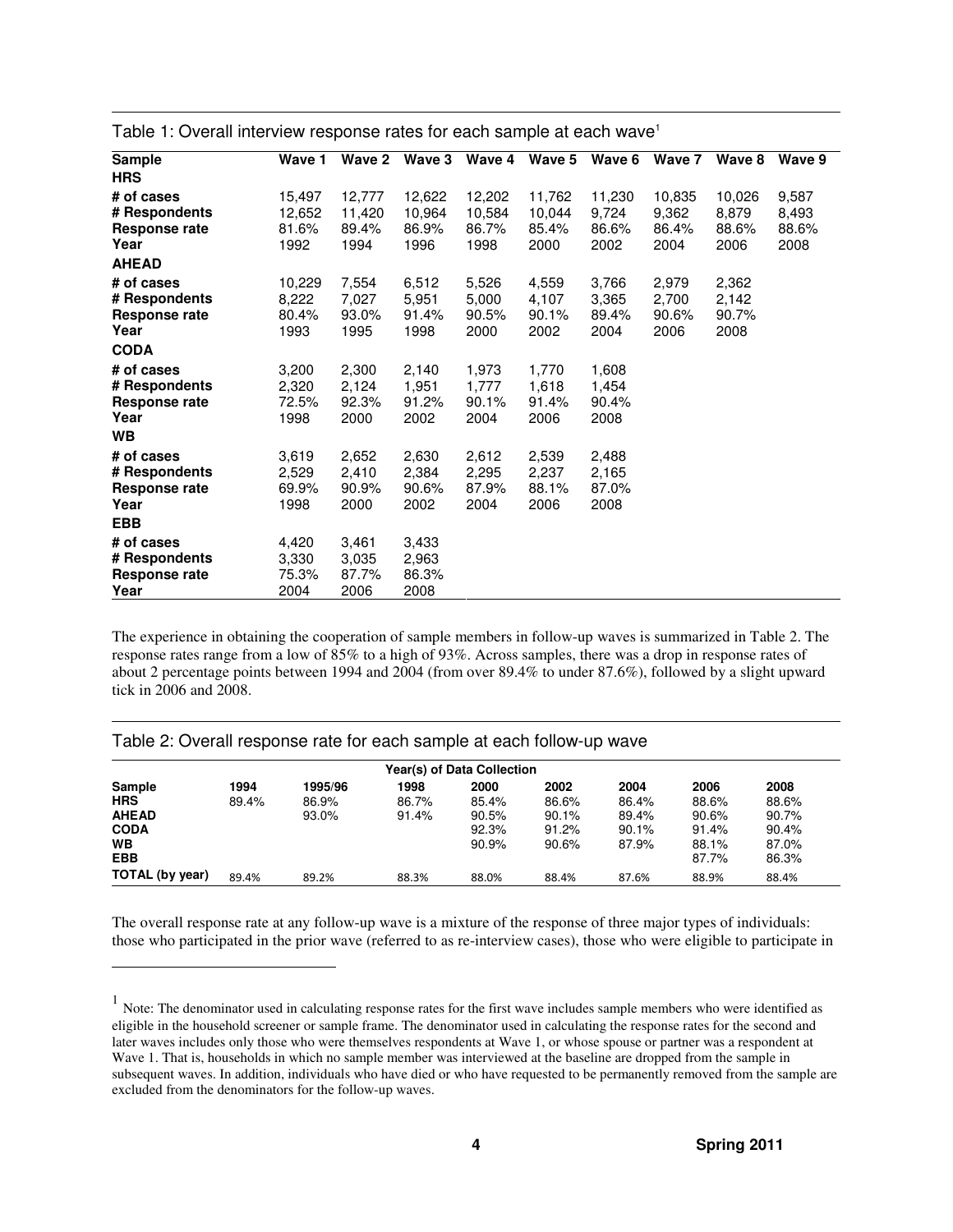the prior wave but did not (referred to as re-contact cases), and new spouses who become eligible for the first time. A complete overview of response rates thus involves the baseline response rates, plus three wave-specific response rates for each follow-up wave. Details on these rates are given in Tables 3, 4 and 5, and described briefly here.

The reinterview and recontact response rates appear to show more stability than the baseline response rates discussed earlier. For the HRS sample, reinterview response rates track in the low to mid-90% range, with a slightly upward trend from the first reinterview (92.0% in 1994) to the eigth follow-up wave (95.9% in 2008). For the AHEAD sample, the reinterview response rates are slightly higher than for those for the HRS sample, and like the HRS sample show a slight upward trend from 93.8% in 1995 to 96.0% in 2008. The CODA sample reinterview rates track closely those for the AHEAD sample, while those for the WB sample are somewhat lower than those of the AHEAD or CODA samples, and somewhat higher than those for the HRS sample. The EBB sample had the lowest Wave 2 reinterview response rate of all of the cohorts, but their Wave 3 rate was slightly higher than that of the HRS sample.

#### Table 3: Reinterview response rates for each sample

| <b>Sample</b>                                                                      | Wave 2                            | Wave 3                            | Wave 4                            | Wave 5                           | Wave 6                          | Wave 7                          | Wave 8                          | Wave 9                          |
|------------------------------------------------------------------------------------|-----------------------------------|-----------------------------------|-----------------------------------|----------------------------------|---------------------------------|---------------------------------|---------------------------------|---------------------------------|
| <b>HRS</b><br># of cases<br># Respondents<br>Response rate<br>Year<br><b>AHEAD</b> | 12,295<br>11,317<br>92.0%<br>1994 | 11,171<br>10,402<br>93.1%<br>1996 | 10,696<br>10,012<br>93.6%<br>1998 | 10,234<br>9,612<br>93.9%<br>2000 | 9,645<br>9,129<br>94.7%<br>2002 | 9,431<br>8,993<br>95.4%<br>2004 | 8,971<br>8,564<br>95.5%<br>2006 | 8,484<br>8,139<br>95.9%<br>2008 |
| # of cases<br># Respondents<br><b>Response rate</b><br>Year<br><b>CODA</b>         | 7,409<br>6.952<br>93.8%<br>1995   | 6,063<br>5,749<br>94.8%<br>1998   | 5,065<br>4,842<br>95.6%<br>2000   | 4,160<br>3,970<br>95.4%<br>2002  | 3,403<br>3,260<br>95.8%<br>2004 | 2,719<br>2,607<br>95.9%<br>2006 | 2,140<br>2,054<br>96.0%<br>2008 |                                 |
| # of cases<br># Respondents<br>Response rate<br>Year                               | 2,220<br>2,082<br>93.8%<br>2000   | 1,977<br>1,880<br>95.1%<br>2002   | 1,804<br>1.734<br>96.1%<br>2004   | 1,633<br>1,564<br>95.8%<br>2006  | 1,467<br>1,404<br>95.7%<br>2008 |                                 |                                 |                                 |
| WB<br># of cases<br># Respondents<br>Response rate<br>Year                         | 2,503<br>2,323<br>92.8%<br>2000   | 2,372<br>2,246<br>94.7%<br>2002   | 2,356<br>2,217<br>94.1%<br>2004   | 2,246<br>2,140<br>95.3%<br>2006  | 2,194<br>2,095<br>95.5%<br>2008 |                                 |                                 |                                 |
| <b>EBB</b><br># of cases<br># Respondents<br><b>Response rate</b><br>Year          | 3,294<br>2,948<br>89.5%<br>2006   | 2,993<br>2,801<br>93.6%<br>2008   |                                   |                                  |                                 |                                 |                                 |                                 |

Recontact response rates are much lower than the reinterview response rates. The recontact rate at the first follow-up wave of the HRS sample was extremely low (8%), but this reflected a decision not to put any effort into trying to recruit the baseline non-respondents (i.e., the non-responding spouses and partners of baseline respondents) out of concern that this could jeopardize the cooperation of their spouses. At the second follow-up, that concern was overlooked and the recontact rate increased sharply, to 40%. There was a rather sharp downward trend across successive waves from 1995/96 to 2000: from 40% down to 25% for the HRS sample, and from 50% down to 31% for the AHEAD sample, followed by an improvement in 2002 for the HRS sample. There was a fairly sharp decline between 2002 and 2004 in the recontact rate for all four samples (Table 4). This reflects in part a policy decision to limit the effort to convert resistant cases because of concerns about losing them permanently. Since 2004, the recontact response rates have rebounded slightly for the HRS, AHEAD and CODA samples.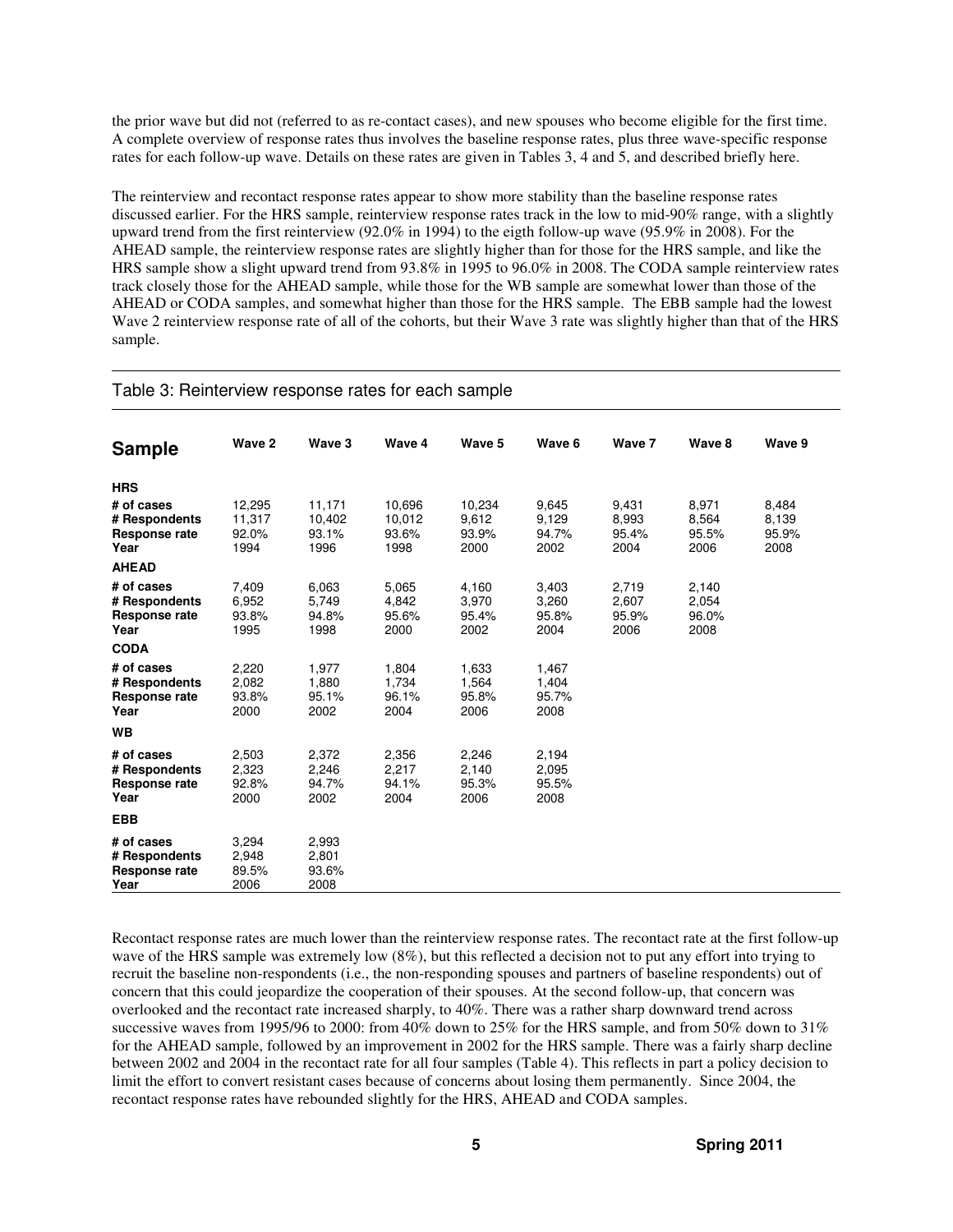| Sample                                                      | Wave 2                     | Wave 3                        | Wave 4                        | Wave 5                        | Wave 6                        | Wave 7                        | Wave 8                      | Wave 9                        |
|-------------------------------------------------------------|----------------------------|-------------------------------|-------------------------------|-------------------------------|-------------------------------|-------------------------------|-----------------------------|-------------------------------|
| <b>HRS</b>                                                  |                            |                               |                               |                               |                               |                               |                             |                               |
| # of cases<br># Respondents<br>Response rate<br>Year        | 372<br>29<br>7.8%<br>1994  | 1,312<br>519<br>39.6%<br>1996 | 1,393<br>496<br>35.6%<br>1998 | 1,432<br>359<br>25.1%<br>2000 | 1,484<br>507<br>34.2%<br>2002 | 1,299<br>290<br>22.3%<br>2004 | 988<br>261<br>26.4%<br>2006 | 1,049<br>311<br>29.6%<br>2008 |
| <b>AHEAD</b>                                                |                            |                               |                               |                               |                               |                               |                             |                               |
| # of cases<br># Respondents<br>Response rate<br>Year        | 121<br>61<br>50.4%<br>1995 | 410<br>171<br>41.7%<br>1998   | 441<br>145<br>32.9%<br>2000   | 377<br>117<br>31.0%<br>2002   | 345<br>90<br>26.1%<br>2004    | 246<br>80<br>32.5%<br>2006    | 214<br>81<br>37.9%<br>2008  |                               |
| <b>CODA</b>                                                 |                            |                               |                               |                               |                               |                               |                             |                               |
| # of cases<br># Respondents<br><b>Response rate</b><br>Year | 66<br>29<br>43.9%<br>2000  | 148<br>59<br>39.9%<br>2002    | 162<br>39<br>24.1%<br>2004    | 126<br>43<br>34.1%<br>2006    | 136<br>46<br>33.8%<br>2008    |                               |                             |                               |
| <b>WB</b>                                                   |                            |                               |                               |                               |                               |                               |                             |                               |
| # of cases<br># Respondents<br><b>Response rate</b><br>Year | 119<br>68<br>57.1%<br>2000 | 222<br>112<br>50.5%<br>2002   | 229<br>60<br>26.2%<br>2004    | 263<br>76<br>28.9%<br>2006    | 274<br>54<br>19.7%<br>2008    |                               |                             |                               |
| <b>EBB</b>                                                  |                            |                               |                               |                               |                               |                               |                             |                               |
| # of cases<br># Respondents<br><b>Response rate</b><br>Year | 113<br>39<br>34.5%<br>2006 | 391<br>122<br>31.2%<br>2008   |                               |                               |                               |                               |                             |                               |

#### Table 4: Recontact response rates for each sample

Response rates for added spouses and partners are erratic, probably reflecting the rather small number of cases encountered at each wave, but the overall response rate across samples and waves is 71%, considerably lower than the baseline response rates obtained for the HRS and AHEAD samples, but comparable to the baseline response rates of the CODA and WB samples (Table 5).

As noted previously, respondents who refuse in a given wave are kept in the sample and attempts are made to interview them at each subsequent wave. An exception to this occurs when respondents are insistent that they do not wish to be contacted again. Through 2008, a total of 1,763 living respondents have been removed from the sample. This represents 5.7% of the total HRS sample of 31,022 as of 2008. Table 6 provides a breakdown of the number and percentage of living respondents who have been dropped from the sample at each wave by cohort. The rate of sample removal is more than twice as high for the original HRS cohort than for any other cohort.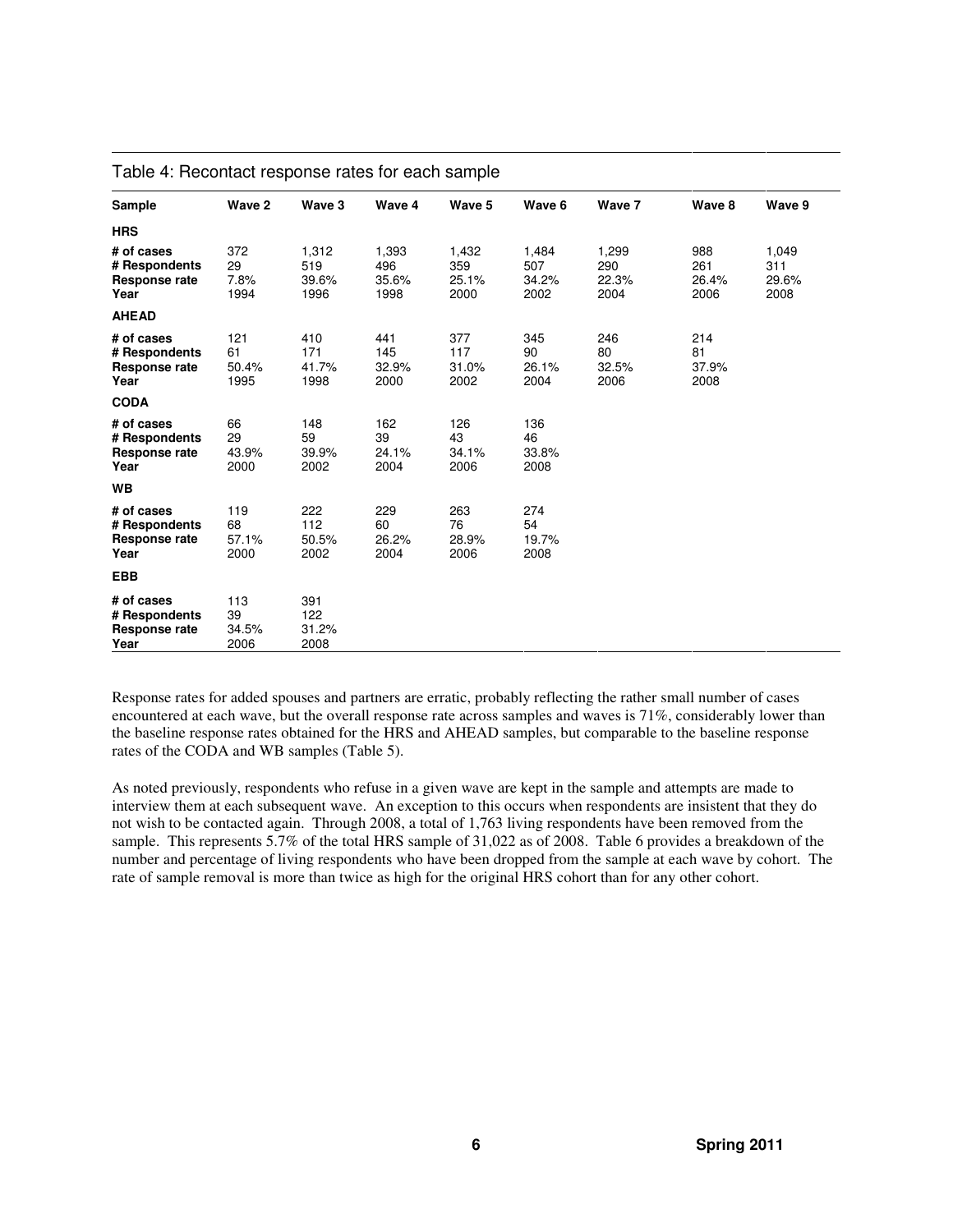| Sample                                                      | Wave 2                     | Wave 3                     | Wave 4                     | Wave 5                     | Wave 6                     | Wave 7                     | Wave 8                                                 | Wave 9                    |
|-------------------------------------------------------------|----------------------------|----------------------------|----------------------------|----------------------------|----------------------------|----------------------------|--------------------------------------------------------|---------------------------|
| <b>HRS</b>                                                  |                            |                            |                            |                            |                            |                            |                                                        |                           |
| # of cases<br># Respondents<br>Response rate<br>Year        | 110<br>74<br>67.3%<br>1994 | 139<br>43<br>30.9%<br>1996 | 113<br>76<br>67.3%<br>1998 | 96<br>73<br>76.0%<br>2000  | 101<br>88<br>87.1%<br>2002 | 105<br>79<br>75.2%<br>2004 | 67<br>54<br>80.6%<br>2006                              | 54<br>43<br>79.6%<br>2008 |
| <b>AHEAD</b>                                                |                            |                            |                            |                            |                            |                            |                                                        |                           |
| # of cases<br># Respondents<br><b>Response rate</b><br>Year | 24<br>14<br>58.3%<br>1995  | 39<br>31<br>79.5%<br>1998  | 20<br>13<br>65.0%<br>2000  | 22<br>20<br>90.9%<br>2002  | 18<br>15<br>83.3%<br>2004  | 14<br>13<br>92.9%<br>2006  | $\begin{array}{c} 8 \\ 7 \end{array}$<br>87.5%<br>2008 |                           |
| <b>CODA</b>                                                 |                            |                            |                            |                            |                            |                            |                                                        |                           |
| # of cases<br># Respondents<br><b>Response rate</b><br>Year | 14<br>13<br>92.9%<br>2000  | 15<br>12<br>80.0%<br>2002  | 7<br>4<br>57.1%<br>2004    | 11<br>11<br>100.0%<br>2006 | 5<br>4<br>80.0%<br>2008    |                            |                                                        |                           |
| <b>WB</b>                                                   |                            |                            |                            |                            |                            |                            |                                                        |                           |
| # of cases<br># Respondents<br>Response rate<br>Year        | 30<br>19<br>63.3%<br>2000  | 36<br>26<br>72.2%<br>2002  | 27<br>18<br>66.7%<br>2004  | 30<br>21<br>70.0%<br>2006  | 20<br>16<br>80.0%<br>2008  |                            |                                                        |                           |
| <b>EBB</b>                                                  |                            |                            |                            |                            |                            |                            |                                                        |                           |
| # of cases<br># Respondents<br>Response rate<br>Year        | 54<br>48<br>88.9%<br>2006  | 49<br>40<br>81.6%<br>2008  |                            |                            |                            |                            |                                                        |                           |

|  |  | Table 5: Response rates for new spouses and partners for each sample |
|--|--|----------------------------------------------------------------------|
|  |  |                                                                      |

| Table 6: Number and percentage in each cohort dropped from the sample at each wave |        |        |        |        |        |        |        |        |       |
|------------------------------------------------------------------------------------|--------|--------|--------|--------|--------|--------|--------|--------|-------|
| Sample                                                                             | Wave 2 | Wave 3 | Wave 4 | Wave 5 | Wave 6 | Wave 7 | Wave 8 | Wave 9 | Total |
| <b>HRS</b>                                                                         |        |        |        |        |        |        |        |        |       |
| # dropped before deceased                                                          | 11     | 239    | 162    | 180    | 144    | 396    | 68     | 68     | 1,268 |
| % of eligible sample                                                               | 0.09%  | 1.89%  | 1.33%  | 1.53%  | 1.28%  | 3.65%  | 0.68%  | 0.71%  | 9.26% |
| Year                                                                               | 1994   | 1996   | 1998   | 2000   | 2002   | 2004   | 2006   | 2008   |       |
| <b>AHEAD</b>                                                                       |        |        |        |        |        |        |        |        |       |
| # dropped before deceased                                                          | 15     | 52     | 57     | 38     | 88     | 19     | 3      |        | 272   |
| % of eligible sample                                                               | 0.20%  | 0.80%  | 1.03%  | 0.83%  | 2.34%  | 0.64%  | 0.13%  |        | 3.18% |
| Year                                                                               | 1995   | 1998   | 2000   | 2002   | 2004   | 2006   | 2008   |        |       |
| <b>CODA</b>                                                                        |        |        |        |        |        |        |        |        |       |
| # dropped before deceased                                                          | 14     | 12     | 43     | 6      | 5      |        |        |        | 80    |
| % of eligible sample                                                               | 0.61%  | 0.56%  | 2.18%  | 0.34%  | 0.31%  |        |        |        | 3.28% |
| Year                                                                               | 2000   | 2002   | 2004   | 2006   | 2008   |        |        |        |       |
| <b>WB</b>                                                                          |        |        |        |        |        |        |        |        |       |
| # dropped before deceased                                                          | 17     | 13     | 45     | 24     | 16     |        |        |        | 115   |
| % of eligible sample                                                               | 0.64%  | 0.49%  | 1.72%  | 0.95%  | 0.64%  |        |        |        | 4.12% |
| Year                                                                               | 2000   | 2002   | 2004   | 2006   | 2008   |        |        |        |       |
| <b>EBB</b>                                                                         |        |        |        |        |        |        |        |        |       |
| # dropped before deceased                                                          | 11     | 17     |        |        |        |        |        |        | 28    |
| % of eligible sample                                                               | 0.32%  | 0.50%  |        |        |        |        |        |        | 0.79% |
| Year                                                                               | 2006   | 2008   |        |        |        |        |        |        |       |

**Disposition of Cases across Waves**. To date, nine waves of data have been collected from the HRS sample; eight waves from the AHEAD sample; six from the CODA and WB samples; and three waves from the EBB sample. In this section we describe the patterns of cooperation of members of the five samples across follow-up waves.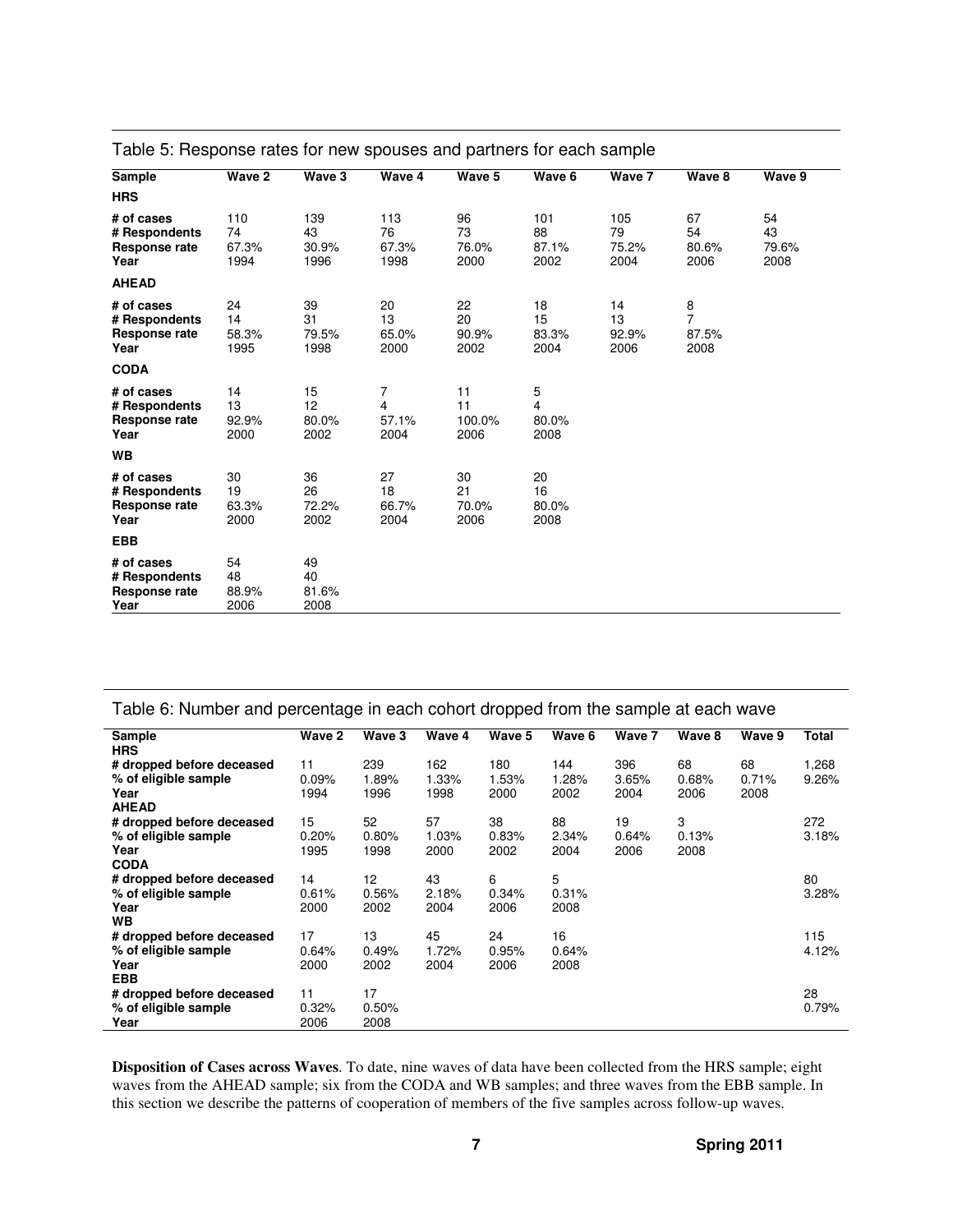A total of 13,687 individuals are in the HRS sample since the baseline interviews in 1992. Over two-thirds (67.1%) of the respondents in this sample have complete interview histories from their initial entry through 2008. The remaining 32.9% have missed at least one interview: an average of 2.7 missed interviews (7.3 average attempts). The total AHEAD sample is 8,528 individuals. More than four out of five (81.8%) have been interviewed (self or proxy) at every wave they were eligible. The remaining (18.2%) missed an average of 2.0 interviews (5.5 average attempts). Complete interview histories have been provided by 80.8% of the 2,442 individuals in the CODA sample, and the remaining 19.2% have missed an average of 2.0 interviews (5.0 average attempts). For the 2,793 individuals in the WB sample, all requested interviews have been obtained from 74.0%, and the remaining cases missed an average of 2.1 interviews (5.4 average attempts). The EBB sample has a shorter history in the study and thus fewer opportunities to have refused to be interviewed. Complete interview histories have been provided by 81.3% of the 3,549 individuals in the EBB sample, and the remaining 18.7% have missed an average of 1.5 interviews (2.9 average attempts).

Another way of looking at panel retention is to calculate the percentage of survivors from the original sample who gave an interview in a specific followup wave. For example, of the original 12,652 persons interviewed in the 1992 HRS study, 2,909 died prior to 2008, 929 were removed from sample prior to 2008, and 7,843 gave an interview in 2008. The response rate among all survivors, including those removed from the sample, was 80.5%. Panel retention by duration in survey is generally similar for the other cohorts. The HRS cohort rate of 80.5% retention at 16 years of survey duration is slightly better than the National Longitudinal Surveys (NLS)-Older Men (76.3%) and Mature Women studies (73.1%), but somewhat below the record levels of the National Longitudinal Survey of Youth 1979 (NLSY79) cohort, which stood at 89% among survivors after 16 years and did not reach an 80.5% response rate of survivors until 2002—23 years after baseline.

#### **4. Mortality ascertainment and exit interviews**

The HRS typically learns of the death of a respondent when an interviewer attempts to reach the respondent for an interview during the main data collection period. The respondent's spouse or another close family member or friend is asked to provide a final interview on behalf of the respondent (the Exit interview). In some instances, HRS staff are notified of a respondent's death by a family member between waves. Such notification is not considered definitive. Interviewers are alerted to this in the Respondent Profile and the main data collection period is used to confirm the deceased status of the respondent and pursue an Exit interview with a spouse or another close family member or friend. There are also situations in which the respondent is in tracking because we were unable to locate him or her during a previous wave of data collection. Tracking resources for confirming the deceased status of respondents and locating an Exit proxy reporter include the Social Security Death Index (SSDI), which is accessed through the SSDI website and also through a paid subscription to Insight databases (available only to members of a national tracking team which conducts advanced tracking of respondents).

HRS has conducted linkages to the National Death Index following each wave since the 2000 wave. After every linkage, the public-release Tracker File is updated with the match status, month of death, and year of death for verified matches with the NDI database. Data on exact date of death and cause of death may be obtained as an HRS Restricted Data product (http://hrsonline.isr.umich.edu/index.php?p=resdat).

**Exit Interviews**. HRS has conducted Exit interviews for deceased respondents in every follow-up wave starting with the 1994 wave. The Exit interview was developed to find out about the status and activities of the respondent from the time of the last interview until his or her death and to find out about the circumstances of the death. HRS attempts to complete an Exit interview for all deceased respondents, with two exceptions. New spouses for whom a baseline interview was never obtained and respondents who had requested to be removed from the sample prior to their death are excluded from the Exit interview.

The Exit interview is administered to someone knowledgeable about the deceased respondent, preferably a surviving spouse or close family member, and is typically obtained during the field period when the death is first reported. Thus, for most respondents it occurs less than two years following the respondent's death. If it is not possible to obtain an Exit interview on the first attempt, the family member or proxy is recontacted during the next data collection period. If an Exit interview has been conducted at a previous wave but the information obtained in that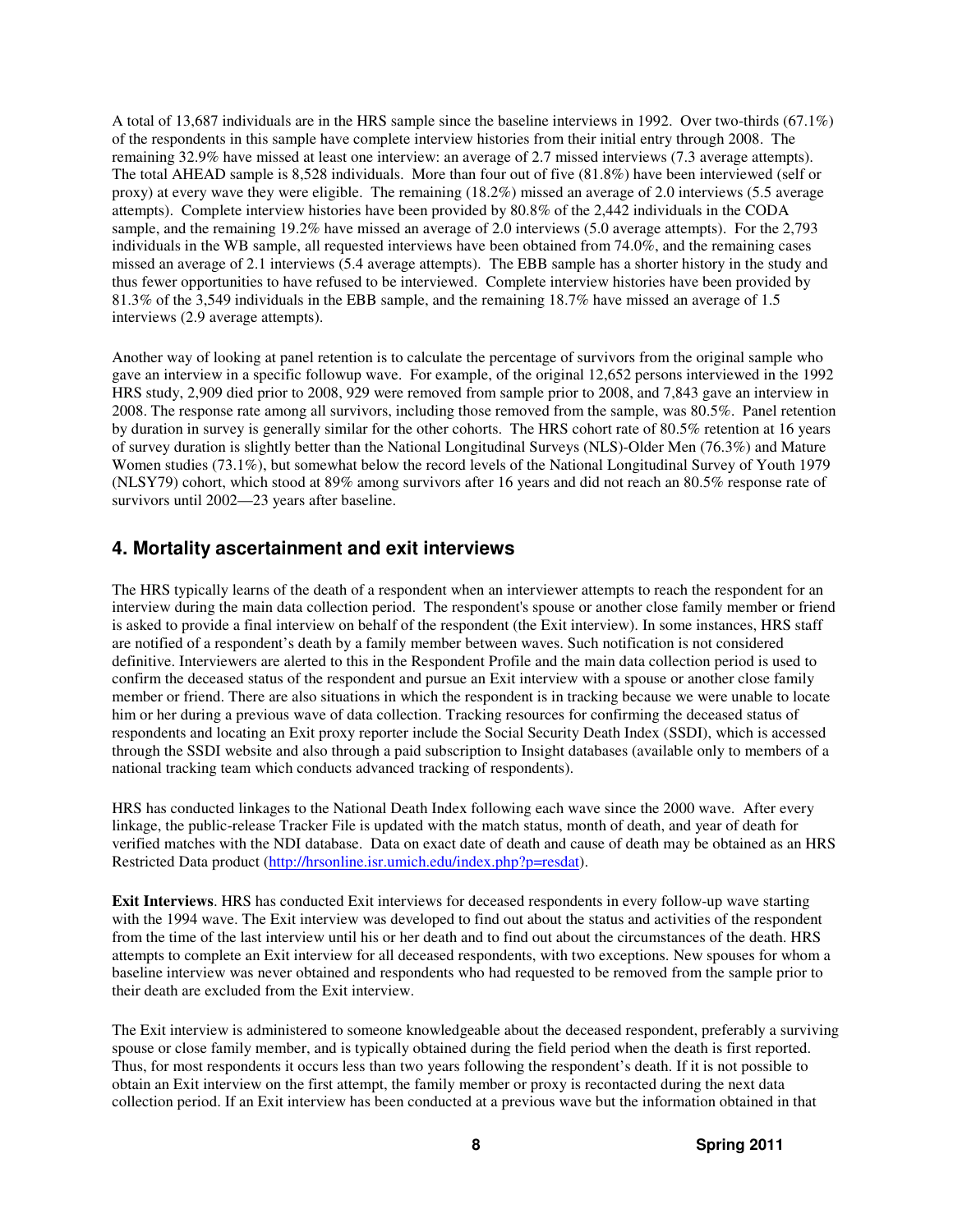interview was incomplete, generally because the estate had not been settled, a short "post-exit" interview is sought to fill in the missing information.

Table 7 provides counts and response rates for the number of exit interviews in each year of data collection, by cohort. In 1994, exit interviews were attempted for the first of the decedents from the original HRS cohort. The sample size was small and the response rate somewhat lower than in subsequent waves. Since 1998, the number of exit cases has fluctuated around 1,500 and the response rate has ranged between 84% and 92%. As of 2008, exit interviews have been obtained for over 9,000 deceased respondents.

|                      |                          | Year(s) of Data Collection |                |                |          |        |              |        |                |
|----------------------|--------------------------|----------------------------|----------------|----------------|----------|--------|--------------|--------|----------------|
| <b>Birth Cohort</b>  | 1992                     | 1993/94                    | 1995/96        | 1998           | 2000     | 2002   | 2004         | 2006   | 2008           |
| 1890-1923            |                          |                            |                |                |          |        |              |        |                |
| # of cases           | $\overline{\phantom{a}}$ | 13                         | 840            | 1104           | 1019     | 1012   | 758          | 703    | 646            |
| # respondents        | $-$                      | 13                         | 767            | 962            | 882      | 875    | 714          | 627    | 601            |
| Response rate        | --                       | 100.0%                     | 91.3%          | 87.1%          | 86.6%    | 86.5%  | 94.2         | 89.2%  | 93.0%          |
| 1924-30              |                          |                            |                |                |          |        |              |        |                |
| # of cases           |                          | 29                         | 55             | 90             | 208      | 276    | 270          | 289    | 301            |
| # respondents        | $-$                      | 20                         | 48             | 79             | 184      | 249    | 251          | 254    | 280            |
| Response rate        | --                       | 69.0%                      | 87.3%          | 87.8%          | 88.5%    | 90.2%  | 93.0%        | 87.9%  | 93.0%          |
| 1931-41              |                          |                            |                |                |          |        |              |        |                |
| # of cases           | $-$                      | 170                        | 219            | 241            | 307      | 397    | 273          | 368    | 370            |
| # respondents        | --                       | 129                        | 178            | 200            | 247      | 317    | 225          | 318    | 334            |
| Response rate        | ۰.                       | 75.9%                      | 81.3%          | 83.0%          | 80.5%    | 79.8%  | 82.4%        | 86.4%  | 90.3%          |
| 1942-47              |                          |                            |                |                |          |        |              |        |                |
| # of cases           | $\overline{a}$           | 16                         | 13             | 9              | 32       | 61     | 43           | 83     | 67             |
| # respondents        |                          | 11                         | 12             | 9              | 28       | 51     | 32           | 72     | 60             |
| Response rate        |                          | 68.8%                      | 92.3%          | 100.0%         | 87.5%    | 83.6%  | 74.4%        | 86.7%  | 89.6%          |
| 1948-53              |                          |                            |                |                |          |        |              |        |                |
| # of cases           | $-$                      | 4                          | 2              | 3              | 7        | 6      | 6            | 41     | 58             |
| # respondents        |                          | 3                          | $\overline{c}$ | $\overline{c}$ | 6        | 6      | 3            | 34     | 48             |
| Response rate        |                          | 75.0%                      | 100.0%         | 66.7%          | 85.7%    | 100.0% | 50.0%        | 82.9%  | 82.8%          |
| $1954+$              |                          |                            |                |                |          |        |              |        |                |
| # of cases           | $-$                      | 0                          | 1              | 0              | 1        | 1      | 2            | 5      | 9              |
| # respondents        | --                       | 0                          | 1              | 0              | 1        | 1      | $\mathbf{1}$ | 4      | $\overline{7}$ |
| Response rate        | --                       | --                         | 100.0%         | Ξ.             | 100.0%   | 100.0% | 50.0%        | 80.0%  | 77.8%          |
| <b>Unknown</b>       |                          |                            |                |                |          |        |              |        |                |
| # of cases           | $\sim$                   | 0                          | 1              | 3              | 1        | 1      | 1            | 1      | 0              |
| # respondents        | $\sim$                   | 0                          | 1              | $\overline{c}$ | $\Omega$ | 0      | 1            | 1      | 0              |
| <b>Response rate</b> | --                       | $-$                        | 100.0%         | 66.7%          | 0.0%     | 0.0%   | 100.0%       | 100.0% | $-$            |
| <b>TOTAL</b>         |                          |                            |                |                |          |        |              |        |                |
| # of cases           | $\overline{a}$           | 232                        | 1134           | 1497           | 1575     | 1754   | 1353         | 1490   | 1451           |
| # respondents        | $-$                      | 176                        | 1009           | 1254           | 1348     | 1499   | 1227         | 1310   | 1330           |
| Response rate        |                          | 75.9%                      | 89.0%          | 83.8%          | 85.6%    | 85.5%  | 90.7%        | 87.9%  | 91.7%          |
|                      |                          |                            |                |                |          |        |              |        |                |

#### Table 7: Number of attempted and completed exit interviews at each wave, by birth cohort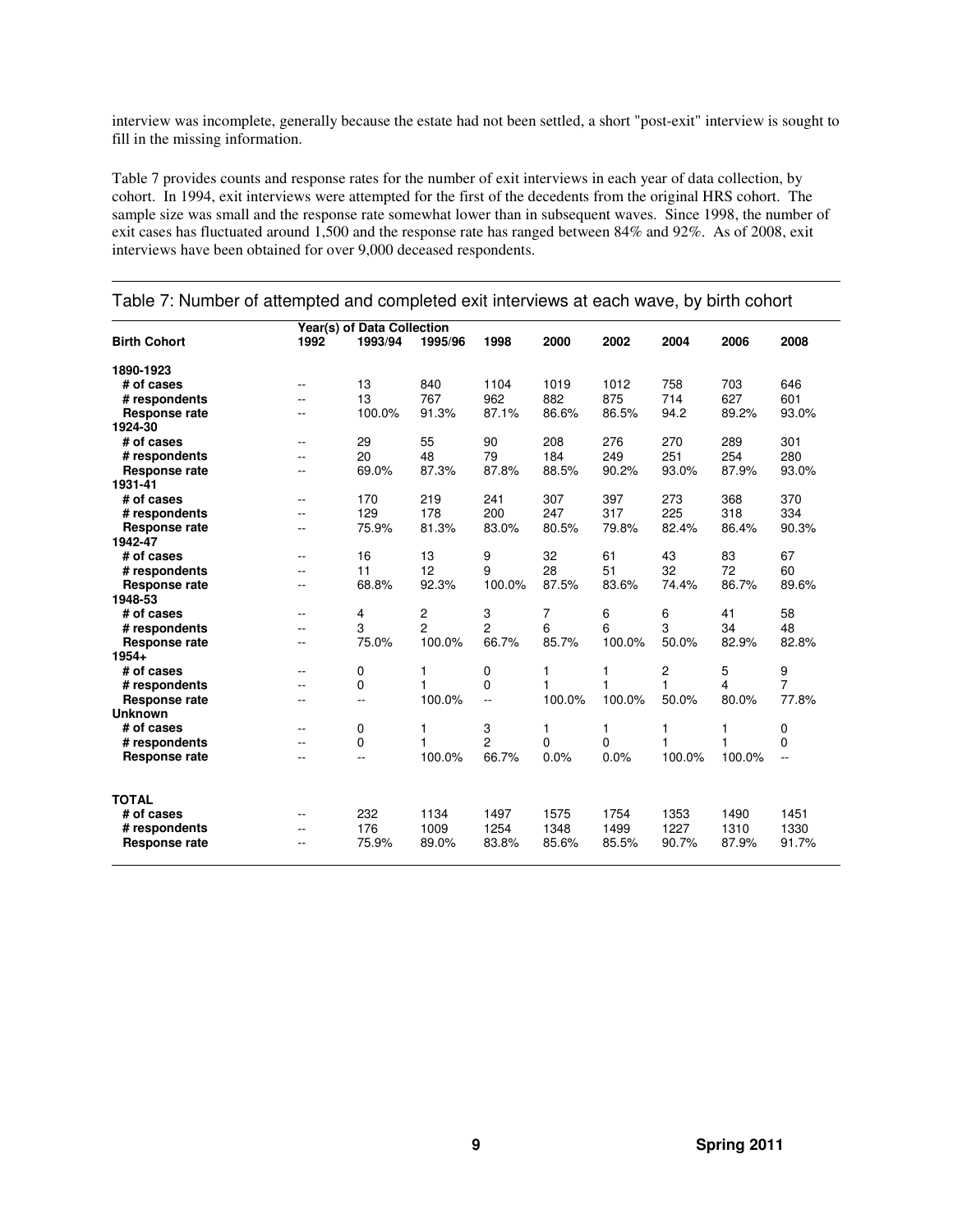#### **5. Number of cases by birth cohort**

Each of the five samples is defined in terms of a specific range of birth cohorts, but because interviews are sought with the spouses and partners of selected individuals, the actual range of birth cohorts observed in each sample is considerably broader. If those birth years fall within the range of another sample, then these spouses and partners form part of the sample of their own cohort and are given an appropriate sampling weight. If, however, a spouse or partner's year of birth lies outside the range of any sample, then he or she is given a zero sampling weight until their cohort is fully represented. Thus, for example, the spouses and partners of HRS sample members born in 1924-30 or in 1942-47 are assigned zero weights in 1992 through 1996, but are given non-zero weights starting in 1998 when their birth cohorts became fully represented with the addition of the CODA and WB samples.

Those in the original HRS birth cohorts (1931-41) constituted 78% of the respondents in 1992, while the remaining 22% were the spouses and partners of those individuals, born in earlier or later years. The number in the HRS birth cohorts dropped by about 900 for the 1993/94 data collection, and as a proportion of all respondents they dropped to just 45% because of the introduction of the AHEAD sample (those born prior to 1924 along with their spouses and partners). In 1998, the CODA (1924-30) and WB (1942-47) samples were added, though at a lower sampling rate than for the HRS sample, and the overall sample, when properly weighted, was representative of the U.S. population born prior to 1948. Table 8 provides details about the distribution of birth years for respondents at each data collection.

| Year(s) of Data Collection<br>1993/94<br>1998<br>2000<br>2002<br>2004<br>2006<br>2008<br><b>Birth Cohort</b><br>1992<br>1995/96<br>1890-1923<br>213<br>5,357<br>7,573<br>6,415<br>4,454<br>3,561<br>2,862<br>2,235<br>1,715<br>1924-30<br>1,020<br>1,611<br>1,514<br>3,752<br>2,628<br>3,435<br>3,165<br>2,886<br>2,347<br>1931-41<br>9,817<br>8,537<br>6,859<br>6,545<br>8,917<br>8,240<br>7,777<br>7,530<br>7,229<br>1942-47<br>3,101<br>2,948<br>2,715<br>2,654<br>1,195<br>1,144<br>1,123<br>2,910<br>2,816<br>1948-53<br>295<br>285<br>280<br>675<br>677<br>682<br>3,370<br>3,108<br>3,022<br>122<br>$1954+$<br>111<br>111<br>259<br>286<br>317<br>934<br>966<br>924<br>1<br><b>Unknown</b><br>1<br>0<br>0<br>1<br>1<br>0<br>0<br>0<br><b>TOTAL</b><br>17,991<br>21,384<br>19,578<br>18,166<br>20,129<br>12,652<br>19,642<br>18,469<br>17,217<br><b>Unweighted proportions</b><br>25.0%<br>22.7%<br>19.6%<br>1890-1923<br>1.7%<br>38.6%<br>35.7%<br>14.2%<br>12.1%<br>10.0%<br>1924-30<br>8.0%<br>8.2%<br>8.4%<br>17.6%<br>17.5%<br>14.2%<br>13.6%<br>17.4%<br>14.4%<br>1931-41<br>77.6%<br>45.4%<br>47.4%<br>38.5%<br>39.7%<br>41.5%<br>35.9%<br>37.1%<br>38.0%<br>1942-47<br>9.5%<br>5.8%<br>6.2%<br>14.5%<br>15.1%<br>16.0%<br>14.0%<br>14.7%<br>15.4%<br>1948-53<br>2.3%<br>1.5%<br>1.6%<br>3.5%<br>3.7%<br>16.7%<br>16.8%<br>3.2%<br>17.6%<br>$1954+$<br>0.9%<br>0.6%<br>0.7%<br>1.2%<br>1.5%<br>1.8%<br>4.8%<br>5.0%<br>5.4%<br><b>TOTAL</b><br>100.0%<br>100.0%<br>100.0%<br>100.0%<br>100.0%<br>100.0%<br>100.0%<br>100.0%<br>100.0%<br><b>Weighted proportions</b><br>1890-1923<br>0.0%<br>45.2%<br>19.7%<br>17.2%<br>8.5%<br>6.8%<br>48.3%<br>22.4%<br>10.5%<br>1924-30<br>0.2%<br>0.2%<br>0.2%<br>18.3%<br>18.4%<br>18.2%<br>13.2%<br>11.9%<br>11.1%<br>1931-41<br>32.7%<br>35.6%<br>99.6%<br>51.4%<br>54.4%<br>34.5%<br>26.7%<br>26.0%<br>26.5%<br>1942-47<br>0.2%<br>0.1%<br>0.2%<br>26.4%<br>27.1%<br>21.8%<br>22.6%<br>23.6%<br>28.6%<br>1948-53<br>0.2%<br>0.0%<br>0.0%<br>0.0%<br>0.1%<br>0.2%<br>27.8%<br>30.9%<br>32.0%<br>$1954+$<br>0.0%<br>0.1%<br>0.1%<br>0.2%<br>0.0%<br>0.0%<br>0.0%<br>0.0%<br>$0.0\%$ |  |  |  |  |  |
|---------------------------------------------------------------------------------------------------------------------------------------------------------------------------------------------------------------------------------------------------------------------------------------------------------------------------------------------------------------------------------------------------------------------------------------------------------------------------------------------------------------------------------------------------------------------------------------------------------------------------------------------------------------------------------------------------------------------------------------------------------------------------------------------------------------------------------------------------------------------------------------------------------------------------------------------------------------------------------------------------------------------------------------------------------------------------------------------------------------------------------------------------------------------------------------------------------------------------------------------------------------------------------------------------------------------------------------------------------------------------------------------------------------------------------------------------------------------------------------------------------------------------------------------------------------------------------------------------------------------------------------------------------------------------------------------------------------------------------------------------------------------------------------------------------------------------------------------------------------------------------------------------------------------------------------------------------------------------------------------------------------------------------------------------------------------------------------------------------------------------------------|--|--|--|--|--|
|                                                                                                                                                                                                                                                                                                                                                                                                                                                                                                                                                                                                                                                                                                                                                                                                                                                                                                                                                                                                                                                                                                                                                                                                                                                                                                                                                                                                                                                                                                                                                                                                                                                                                                                                                                                                                                                                                                                                                                                                                                                                                                                                       |  |  |  |  |  |
|                                                                                                                                                                                                                                                                                                                                                                                                                                                                                                                                                                                                                                                                                                                                                                                                                                                                                                                                                                                                                                                                                                                                                                                                                                                                                                                                                                                                                                                                                                                                                                                                                                                                                                                                                                                                                                                                                                                                                                                                                                                                                                                                       |  |  |  |  |  |
|                                                                                                                                                                                                                                                                                                                                                                                                                                                                                                                                                                                                                                                                                                                                                                                                                                                                                                                                                                                                                                                                                                                                                                                                                                                                                                                                                                                                                                                                                                                                                                                                                                                                                                                                                                                                                                                                                                                                                                                                                                                                                                                                       |  |  |  |  |  |
|                                                                                                                                                                                                                                                                                                                                                                                                                                                                                                                                                                                                                                                                                                                                                                                                                                                                                                                                                                                                                                                                                                                                                                                                                                                                                                                                                                                                                                                                                                                                                                                                                                                                                                                                                                                                                                                                                                                                                                                                                                                                                                                                       |  |  |  |  |  |
|                                                                                                                                                                                                                                                                                                                                                                                                                                                                                                                                                                                                                                                                                                                                                                                                                                                                                                                                                                                                                                                                                                                                                                                                                                                                                                                                                                                                                                                                                                                                                                                                                                                                                                                                                                                                                                                                                                                                                                                                                                                                                                                                       |  |  |  |  |  |
|                                                                                                                                                                                                                                                                                                                                                                                                                                                                                                                                                                                                                                                                                                                                                                                                                                                                                                                                                                                                                                                                                                                                                                                                                                                                                                                                                                                                                                                                                                                                                                                                                                                                                                                                                                                                                                                                                                                                                                                                                                                                                                                                       |  |  |  |  |  |
|                                                                                                                                                                                                                                                                                                                                                                                                                                                                                                                                                                                                                                                                                                                                                                                                                                                                                                                                                                                                                                                                                                                                                                                                                                                                                                                                                                                                                                                                                                                                                                                                                                                                                                                                                                                                                                                                                                                                                                                                                                                                                                                                       |  |  |  |  |  |
|                                                                                                                                                                                                                                                                                                                                                                                                                                                                                                                                                                                                                                                                                                                                                                                                                                                                                                                                                                                                                                                                                                                                                                                                                                                                                                                                                                                                                                                                                                                                                                                                                                                                                                                                                                                                                                                                                                                                                                                                                                                                                                                                       |  |  |  |  |  |
|                                                                                                                                                                                                                                                                                                                                                                                                                                                                                                                                                                                                                                                                                                                                                                                                                                                                                                                                                                                                                                                                                                                                                                                                                                                                                                                                                                                                                                                                                                                                                                                                                                                                                                                                                                                                                                                                                                                                                                                                                                                                                                                                       |  |  |  |  |  |
|                                                                                                                                                                                                                                                                                                                                                                                                                                                                                                                                                                                                                                                                                                                                                                                                                                                                                                                                                                                                                                                                                                                                                                                                                                                                                                                                                                                                                                                                                                                                                                                                                                                                                                                                                                                                                                                                                                                                                                                                                                                                                                                                       |  |  |  |  |  |
|                                                                                                                                                                                                                                                                                                                                                                                                                                                                                                                                                                                                                                                                                                                                                                                                                                                                                                                                                                                                                                                                                                                                                                                                                                                                                                                                                                                                                                                                                                                                                                                                                                                                                                                                                                                                                                                                                                                                                                                                                                                                                                                                       |  |  |  |  |  |
|                                                                                                                                                                                                                                                                                                                                                                                                                                                                                                                                                                                                                                                                                                                                                                                                                                                                                                                                                                                                                                                                                                                                                                                                                                                                                                                                                                                                                                                                                                                                                                                                                                                                                                                                                                                                                                                                                                                                                                                                                                                                                                                                       |  |  |  |  |  |
|                                                                                                                                                                                                                                                                                                                                                                                                                                                                                                                                                                                                                                                                                                                                                                                                                                                                                                                                                                                                                                                                                                                                                                                                                                                                                                                                                                                                                                                                                                                                                                                                                                                                                                                                                                                                                                                                                                                                                                                                                                                                                                                                       |  |  |  |  |  |
|                                                                                                                                                                                                                                                                                                                                                                                                                                                                                                                                                                                                                                                                                                                                                                                                                                                                                                                                                                                                                                                                                                                                                                                                                                                                                                                                                                                                                                                                                                                                                                                                                                                                                                                                                                                                                                                                                                                                                                                                                                                                                                                                       |  |  |  |  |  |
|                                                                                                                                                                                                                                                                                                                                                                                                                                                                                                                                                                                                                                                                                                                                                                                                                                                                                                                                                                                                                                                                                                                                                                                                                                                                                                                                                                                                                                                                                                                                                                                                                                                                                                                                                                                                                                                                                                                                                                                                                                                                                                                                       |  |  |  |  |  |
|                                                                                                                                                                                                                                                                                                                                                                                                                                                                                                                                                                                                                                                                                                                                                                                                                                                                                                                                                                                                                                                                                                                                                                                                                                                                                                                                                                                                                                                                                                                                                                                                                                                                                                                                                                                                                                                                                                                                                                                                                                                                                                                                       |  |  |  |  |  |
|                                                                                                                                                                                                                                                                                                                                                                                                                                                                                                                                                                                                                                                                                                                                                                                                                                                                                                                                                                                                                                                                                                                                                                                                                                                                                                                                                                                                                                                                                                                                                                                                                                                                                                                                                                                                                                                                                                                                                                                                                                                                                                                                       |  |  |  |  |  |
|                                                                                                                                                                                                                                                                                                                                                                                                                                                                                                                                                                                                                                                                                                                                                                                                                                                                                                                                                                                                                                                                                                                                                                                                                                                                                                                                                                                                                                                                                                                                                                                                                                                                                                                                                                                                                                                                                                                                                                                                                                                                                                                                       |  |  |  |  |  |
|                                                                                                                                                                                                                                                                                                                                                                                                                                                                                                                                                                                                                                                                                                                                                                                                                                                                                                                                                                                                                                                                                                                                                                                                                                                                                                                                                                                                                                                                                                                                                                                                                                                                                                                                                                                                                                                                                                                                                                                                                                                                                                                                       |  |  |  |  |  |
|                                                                                                                                                                                                                                                                                                                                                                                                                                                                                                                                                                                                                                                                                                                                                                                                                                                                                                                                                                                                                                                                                                                                                                                                                                                                                                                                                                                                                                                                                                                                                                                                                                                                                                                                                                                                                                                                                                                                                                                                                                                                                                                                       |  |  |  |  |  |
|                                                                                                                                                                                                                                                                                                                                                                                                                                                                                                                                                                                                                                                                                                                                                                                                                                                                                                                                                                                                                                                                                                                                                                                                                                                                                                                                                                                                                                                                                                                                                                                                                                                                                                                                                                                                                                                                                                                                                                                                                                                                                                                                       |  |  |  |  |  |
|                                                                                                                                                                                                                                                                                                                                                                                                                                                                                                                                                                                                                                                                                                                                                                                                                                                                                                                                                                                                                                                                                                                                                                                                                                                                                                                                                                                                                                                                                                                                                                                                                                                                                                                                                                                                                                                                                                                                                                                                                                                                                                                                       |  |  |  |  |  |
|                                                                                                                                                                                                                                                                                                                                                                                                                                                                                                                                                                                                                                                                                                                                                                                                                                                                                                                                                                                                                                                                                                                                                                                                                                                                                                                                                                                                                                                                                                                                                                                                                                                                                                                                                                                                                                                                                                                                                                                                                                                                                                                                       |  |  |  |  |  |
|                                                                                                                                                                                                                                                                                                                                                                                                                                                                                                                                                                                                                                                                                                                                                                                                                                                                                                                                                                                                                                                                                                                                                                                                                                                                                                                                                                                                                                                                                                                                                                                                                                                                                                                                                                                                                                                                                                                                                                                                                                                                                                                                       |  |  |  |  |  |
|                                                                                                                                                                                                                                                                                                                                                                                                                                                                                                                                                                                                                                                                                                                                                                                                                                                                                                                                                                                                                                                                                                                                                                                                                                                                                                                                                                                                                                                                                                                                                                                                                                                                                                                                                                                                                                                                                                                                                                                                                                                                                                                                       |  |  |  |  |  |
| <b>TOTAL</b><br>100.0%<br>100.0%<br>100.0%<br>100.0%<br>100.0%<br>100.0%<br>100.0%<br>100.0%<br>100.0%                                                                                                                                                                                                                                                                                                                                                                                                                                                                                                                                                                                                                                                                                                                                                                                                                                                                                                                                                                                                                                                                                                                                                                                                                                                                                                                                                                                                                                                                                                                                                                                                                                                                                                                                                                                                                                                                                                                                                                                                                                |  |  |  |  |  |

Table 8: Counts and proportions of core interviews at each wave, by birth cohort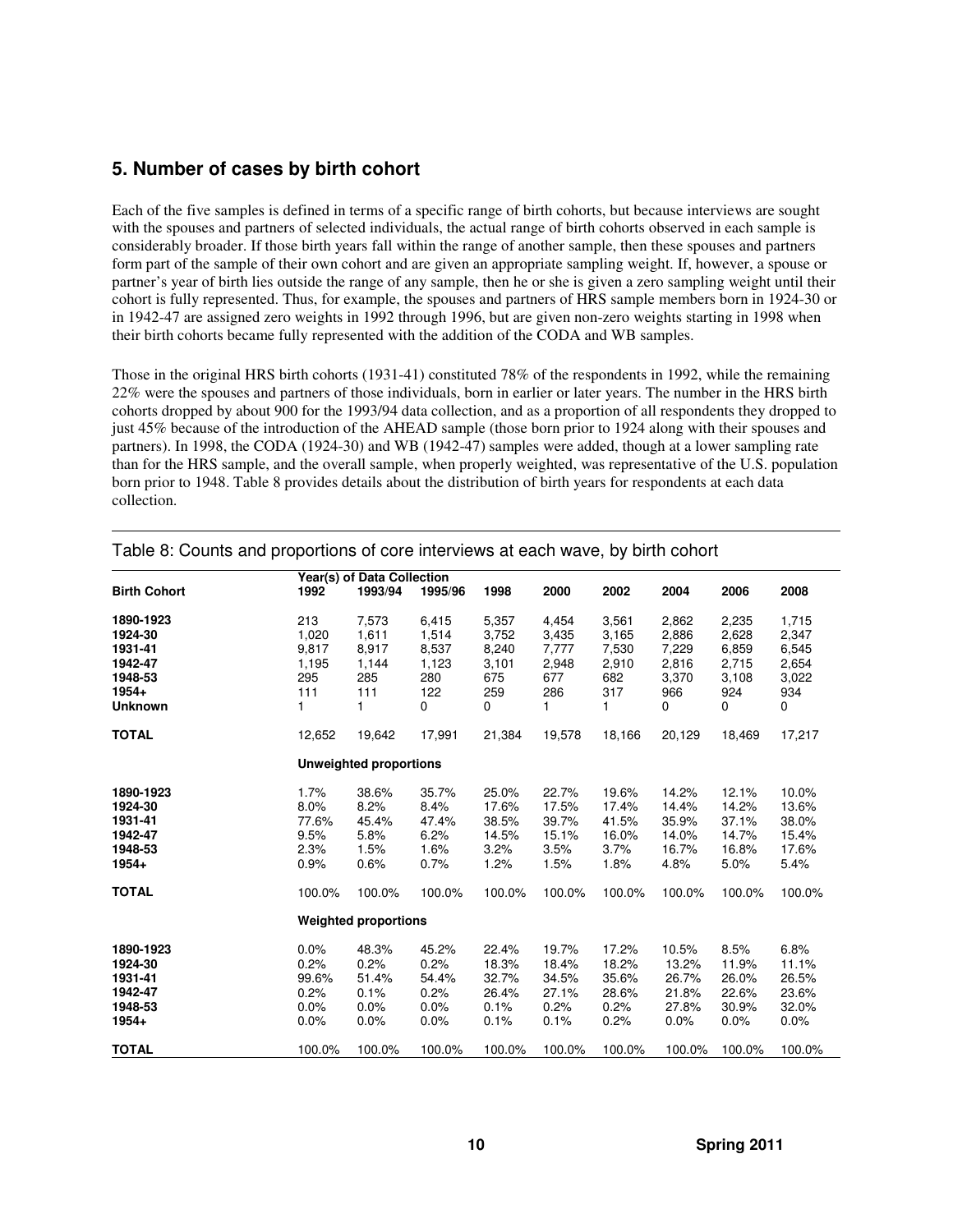## **6. Self and proxy interviews**

Although our goal has been to conduct interviews with the sampled individuals themselves whenever possible, we do permit a proxy interview to be conducted when an individual is unable to do so because of physical or cognitive limitations, and also occasionally when the individual is unwilling to take the time to be interviewed but consents to having someone else (almost always their spouse) be interviewed as their proxy. A substantial number of proxy interviews are in fact done when there is clearly no alternative, following the death of the sampled individual. Most proxy interviews are done because the interviewer finds that the sampled person clearly cannot complete the interview, or is given that message by a gatekeeper. A small number, starting with AHEAD 1995, have been triggered by the low score that a respondent obtains on a test of their cognitive abilities. When that occurs, the interviewer is encouraged (via an interviewer prompt) to either terminate the interview and start again with a proxy informant, or to continue the interview with the help of a care provider, if possible.

The proportion of interviews done by proxy informants is shown in Table 9 for each birth cohort and for each wave of data collection. The proportion of proxy interviews is higher among older respondents. For example, in the 2002 wave less than 9% of those born in 1931 or later had proxy interviews, compared to 19% of those born before 1924. The proportion of proxy interviews increased across the first decade of the study, from 5% in 1992 to 11% in 2002, before falling back to 9% in 2004. This rising pattern generally holds within birth cohorts as well, and likely reflects in part the increasing age of the sample members. The decline in proxy interviews starting in 2004 likely reflects the higher proportion of interviews done face-to-face rather than by telephone. Additionally, with the introduction of the enhanced face-to-face interview in 2006, interviewers were instructed to obtain a self-interview whenever possible in order to maximize the sample for the collection of physical measures and biomarkers.

|                     | Year(s) of Data Collection |         |         |       |       |         |       |       |       |  |  |
|---------------------|----------------------------|---------|---------|-------|-------|---------|-------|-------|-------|--|--|
| <b>Birth Cohort</b> | 1992                       | 1993/94 | 1995/96 | 1998  | 2000  | 2002    | 2004  | 2006  | 2008  |  |  |
| 1890-1923           | 9.4%                       | 10.6%   | 13.7%   | 16.0% | 17.6% | 19.1%   | 18.3% | 17.2% | 19.2% |  |  |
| 1924-30             | 8.3%                       | 8.9%    | 9.8%    | 8.1%  | 9.8%  | 11.5%   | 9.3%  | 7.7%  | 8.1%  |  |  |
| 1931-41             | 4.8%                       | 6.1%    | 6.1%    | 7.7%  | 8.6%  | $9.0\%$ | 7.7%  | 5.5%  | 5.4%  |  |  |
| 1942-47             | 4.4%                       | 5.2%    | 5.8%    | 6.0%  | 7.3%  | 8.3%    | 6.7%  | 4.6%  | 4.0%  |  |  |
| 1948-53             | 4.8%                       | 5.3%    | 5.7%    | 7.0%  | 5.6%  | 7.0%    | 5.9%  | 4.2%  | 4.2%  |  |  |
| 1954+               | 2.7%                       | 3.6%    | 4.9%    | 5.8%  | 8.4%  | 8.2%    | 6.9%  | 4.8%  | 3.8%  |  |  |
| Total+              | 5.1%                       | 8.0%    | 9.1%    | 9.6%  | 10.5% | 11.2%   | 9.0%  | 6.8%  | 6.6%  |  |  |

Table 9: Proportion of core interviews done by proxy informants

### **7. Interviews with nursing home residents**

The sample frame from which each cohort is initially drawn excludes the institutionalized population. However, respondents who move to nursing homes after the baseline wave are retained in the study and interviewed whenever possible. A majority of interviews with respondents in nursing homes are conducted with a proxy respondent, but in some cases interviewers are able to conduct a self-interview with the respondent in the nursing home. Information about the nursing home stay (including any stays that occurred since the last interview) is collected in the interview.

Table 10 presents the number and proportion of core interviews at each wave that are conducted with respondents who reside in a nursing home, by birth cohort. As expected, the vast majority of nursing home residents are in the AHEAD birth cohort (born before 1924). For the sample as a whole, the percentage of respondents who reside in nursing homes has ranged between 2.0% and 2.6%. This percentage is much higher for the AHEAD birth cohort, which reached about 14% in 2008.

By the 2000 wave (7 years after the baseline wave for the AHEAD cohort), the HRS sample is fairly well representative of the nursing home population. We have produced sample weights for the nursing home population for the 2000 and 2002 waves and plan to add them for other waves as data to do so become available.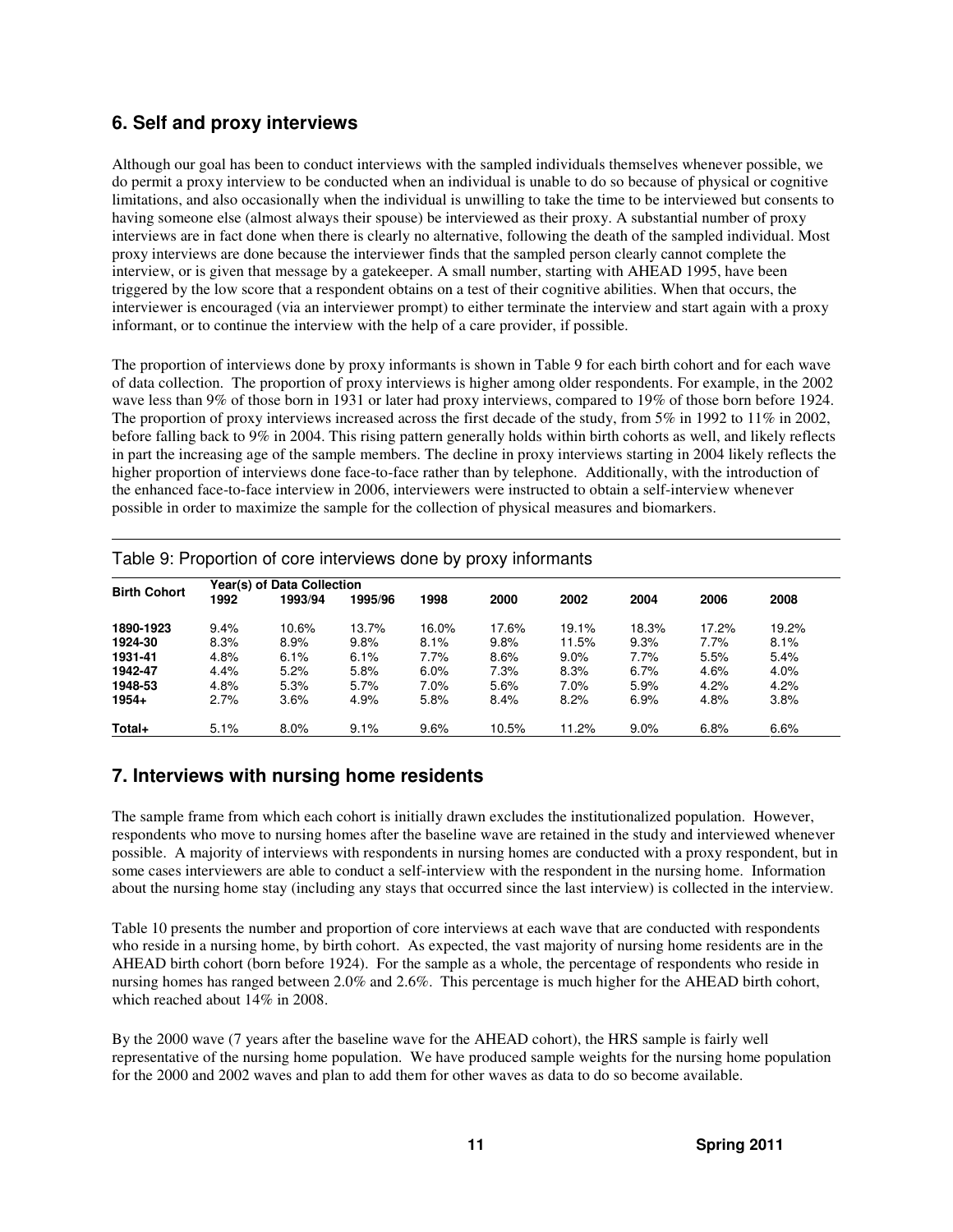|                     |       | Year(s) of Data Collection |             |      |      |       |       |       |             |
|---------------------|-------|----------------------------|-------------|------|------|-------|-------|-------|-------------|
| <b>Birth Cohort</b> | 1992  | 1993/94                    | 1995/96     | 1998 | 2000 | 2002  | 2004  | 2006  | 2008        |
| # respondents       |       |                            |             |      |      |       |       |       |             |
| 1890-1923           | ۰.    |                            | 268         | 381  | 378  | 364   | 324   | 274   | 235         |
| 1924-30             | --    | 2                          | 8           | 12   | 27   | 47    | 60    | 84    | 87          |
| 1931-41             | $-$   | 5                          | 19          | 32   | 45   | 46    | 68    | 74    | 107         |
| 1942-47             | --    | 0                          | 3           | 4    | 6    | 3     | 6     | 4     | 5           |
| 1948-53             | --    | 0                          | 0           | 0    |      | 0     |       |       | 7           |
| 1954+               | --    | 0                          | $\mathbf 0$ | 0    | 0    | 0     |       |       | $\mathbf 0$ |
| <b>TOTAL</b>        | --    | 8                          | 298         | 429  | 457  | 460   | 460   | 438   | 441         |
| <b>Proportion</b>   |       |                            |             |      |      |       |       |       |             |
| 1890-1923           | $- -$ | 0.8%                       | 4.2%        | 7.1% | 8.5% | 10.2% | 11.3% | 12.3% | 13.7%       |
| 1924-30             | $- -$ | 0.2%                       | 0.5%        | 0.3% | 0.8% | 1.5%  | 2.1%  | 3.2%  | 3.7%        |
| 1931-41             | --    | 0.1%                       | 0.2%        | 0.4% | 0.6% | 0.6%  | 0.9%  | 1.1%  | 1.6%        |
| 1942-47             | $- -$ | 0.0%                       | 0.3%        | 0.1% | 0.2% | 0.1%  | 0.2%  | 0.2%  | 0.2%        |
| 1948-53             | --    | 0.0%                       | 0.0%        | 0.0% | 0.2% | 0.0%  | 0.0%  | 0.0%  | 0.2%        |
| 1954+               | --    | 0.0%                       | 0.0%        | 0.0% | 0.0% | 0.0%  | 0.1%  | 0.1%  | 0.0%        |
| <b>TOTAL</b>        | --    | 0.1%                       | 1.7%        | 2.0% | 2.3% | 2.5%  | 2.3%  | 2.4%  | 2.6%        |

Table 10: Number and proportion of core interviews conducted with nursing home residents\*

\*Interviews may have been completed by the respondent or a proxy

#### **8. Minority sample**

j

An important goal of the HRS is to support research on racial and ethnic disparities. To achieve this, HRS has oversampled Black and Hispanic populations in most of the recruitment cohorts. In the original HRS, AHEAD and EBB cohorts, Blacks and Hispanics are oversampled at a rate of about 2 to 1 relative to their distribution in their respective age groups in the population. Oversampling of minority groups was not done for the War Baby and CODA cohorts for cost reasons. The number of interviews with core (living) respondents in each wave is shown by race/ethnicity and birth cohort in Table 11.

HRS has been successful at maintaining high baseline and followup response rates for Black and Hispanic sample members.<sup>2</sup> However, because the baby boom cohorts were sampled at a lower rate than the original HRS and AHEAD cohorts (about 60 percent of the original rate), the sample sizes for the minority groups in the baby boom cohorts are considerably smaller than they were when HRS began. To address this issue, HRS will supplement the minority sample in the EBB and MBB cohorts in the 2010 wave, boosting the combined number of Hispanic and African American respondents in these cohorts by over 2,000.

 $2$  M.B. Ofstedal and D.R. Weir. The recruitment and retention of minority participants in the Health and Retirement Study. *The Gerontologist*, 51: S8-S20, 2011.